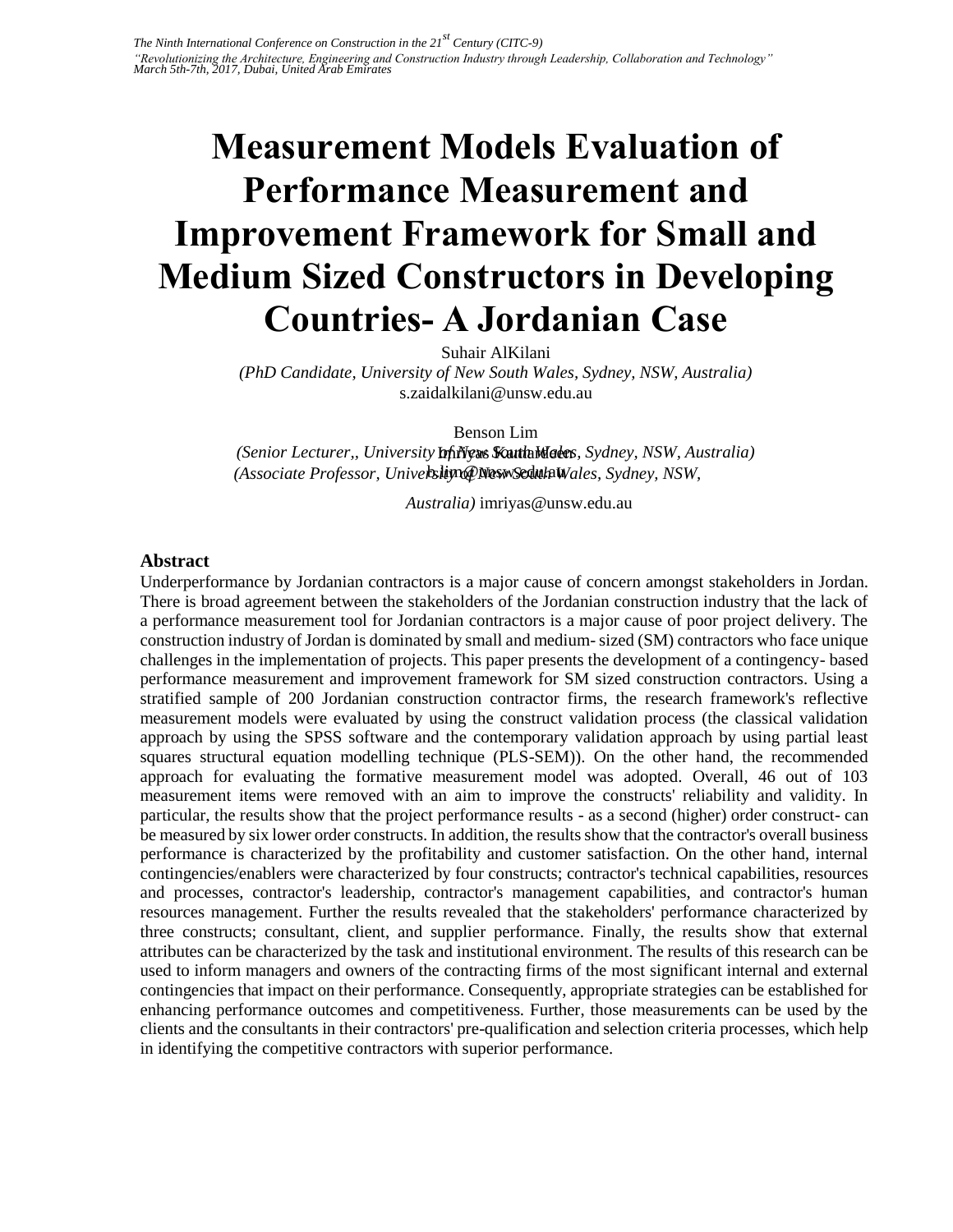## **Keywords**

Contingency, Contractors, Performance, Task and Instititional Environment, Developing Countries

# **1. Introduction**

The majority of contractors in many construction industries in developing countries fall into the category of small and medium enterprises (SMEs). While many challenges and problems are faced by SM sized contractors all through the world, contractors in developing countries have additional problems to those experienced by their counterparts in developed countries (Hove 2016). Many researchers studied the challenges faced by SM contractors in developing countries The most discussed challenges according to these authors are Financial constraints, Late payment by clients, Lack of resources for training, Lack of management capacity, Poor construction procurement systems, Difficulties to access to new markets facing emerging contractors, Lack of skilled labors, Lack of business planning, High competition from imported goods especially in prices (For example: Hove 2016; Basheka & Tumutegyereize 2012; Thwala & Mofokeng 2012; Ali *et al.* 2010; Arazi Bin Idrus & Sodangi 2010; Idoro 2010; Sebone. & Barry 2009; Thwala & Mvubu 2009; Dlungwana & Rwelamila 2005).

Many researchers argued that by using contractor performance assessment and measurement tools, the endorsement of best practice could be facilitated more effectively (M. R. Lee *et al.* 2014; Demirci. G *et al.*  2009). Many researchers have used existing performance measurement (PM) tools and models, which mainly adapted from the management and business field, and from the existing tools that established for the construction industry. For example Dlungwana & Rwelamila (2002) and Bassioni *et al.* (2005) have used the European Foundation of Quality Management (EFQM) Excellence Model to build their PM model. Ali et al (2012) used Key Performance Indicators (KPIs) framework in their contractors PM model in Saudi Arabia. However, there are no generalized sets of rules in evaluating and measuring contractor's performance. In Jordan, the economy depends almost entirely on SMEs to drive its economy, and the construction industry is not exceptional. In spite of the important role of the construction sector plays within the national economy, poor construction performance, and the sector's limited capacity stifle overall growth. A number of underlying challenges exist within the Jordanian construction sector (Sweis *et al.*  2014). Further, construction companies and their projects are not measured internally or externally; and a significant knowledge gap exists in the industry pertaining to KPIs (Alkilani *et al.* 2015; Alkilani *et al.*  2012). This paper identifies an appropriate set of KPIs to measure contractor performance in the Jordanian construction industry, their internal characteristics, capabilities, resources, and competencies, together with the external contingencies that affect their performance outcomes.

## **2. Theoretical Background**

Many researchers investigated the factors influencing the contractors' performance. Most of the studies assume that endogenous factors such as company resources, capabilities and project management competencies impact on the contractor's overall performance and the success or failure of the project (Sweis *et al.* 2014). However, the complexity and adversity of the current construction industry aggravate the various risks and uncertainties (exogenous factors) faced by contractors, which influence their ultimate performance levels (Nieto-Morote & Ruz-Vila 2012). Only few studies discussed exogenous contingency factors that are unavoidable in a project environment (Hove 2016; Akanni *et al.* 2014). Based on extensive literature review on contractors' performance measurement, the challenges faced by SM sized contractors in developing countries and the factors affect the contractors' performance, both internal and external factors. The framework of this research adopts an integrated approach of various performance measurement models namely: KPIs model (ConstructingExcellence 2009; KPIworkingGroup 2000) to determine the most significant contractor's project and business key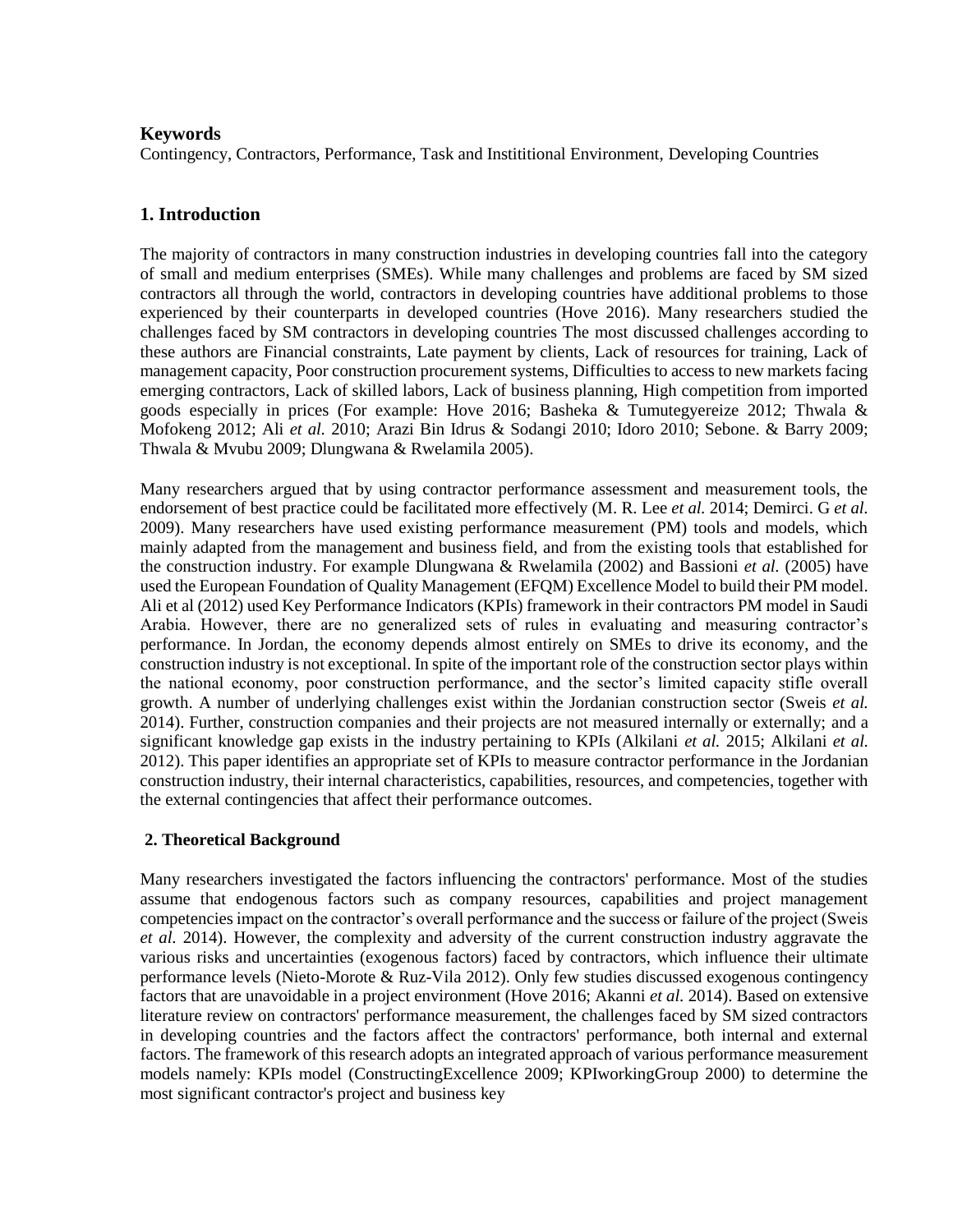performance indicators, EFQM (EFQM 2014), which helped in categorizing the framework constructs into "enablers" with contractor's leadership placed in the front, and "results", which comprises the contractor's performance outcomes at project and business level. In addition it adopts various theories of sources of performance differences namely, resources based view (RBV) (Teece *et al.* 1997; Barney 1991) and competency based theory (Sanchez & Heene 1997; Prahalad & Hamel 1990) to identify the internal factors impact on the contractor's performance (i.e. resources, capabilities, competencies and processes), institutional theory (Scott 1987; Dimaggio & Powell 1983; Meyer & Rowan 1977) and structural contingency theory (Donaldson 2001) to identify the external factors impact on the contractors performance (i.e. task environment and institutional environment). The proposed framework consists of 103 measurement items (observed measures) that grouped under 16 construct, 4 first order constructs were named as "Internal Contingencies/Organizational variables-Enablers), 4 first order constructs were named as "External Contingencies", and the final category which named as Performance outcomes/Results includes 1 second order construct that is overall project performance which comprises 6 lower order constructs with a reflective-formative relationship, and 1first order construct to measure the contractor's business performance "i.e. Contractor's Overall Business Performance".

## **3. Research Method**

A structured questionnaire survey, which written in English language and comprised five section was established and distributed to 200 participants representing SM sized contractors in Jordan. An initial questionnaire survey was piloted through face-to-face meetings with four academics from the researcher's university (University of Technology Sydney UTS), and via meeting with five key stakeholders from the construction industry of Jordan. The comments and the suggestions obtained from the pilot study were appraised and considered during the preparation of the final edition of the questionnaire. All of the questions of the final questionnaire survey were closed-ended questions to acquire accurate and more reliable data from the respondents. The rationale of the questionnaire's structure was established relative to the hypothesized relationships of the theoretical framework developed at the first stage of this research. 5-point Likert scale was used in this questionnaire, to rate the performance level, to measure the organizational performance results, and for rating the impact of external factors**.** A stratified random sampling was employed for selecting the sample of this research. This research employs Partial Least Squares- Structural Equation Modelling (PLS-SEM) as a data analysis method. PLS-SEM is robust for small sample size. However, following a rule of thumb for the minimum sample size that is "10 times rule" (Hair *et al.* 2013) that the minimum sample size should be 10 times the maximum number of arrowheads pointing at a latent variable in the PLS path model, a sample of 200 was selected, which was greater than the 10 times rule.

#### **4. Data Analysis**

This research framework comprises first order constructs, and second order constructs (i.e. HOC). All the first order constructs are reflective measurement models, as indicated by the arrows pointing from the construct to the indicators(Chin 1998). Evaluating the reflective first order measurement model was conducted by adapting (Lim *et al.* 2011; Lim 2010; O'Leary-Kelly & J. Vokurka 1998) approach. Whereas two main validation approaches were adopted to assess the adequacy of individual sets of measurement items in capturing their respective constructs in terms of their Unidimensionality,

Reliability, and Validity. They are the classical validation approach (i.e., Cronbach's alpha and exploratory factor analyses EFA) by using the SPSS software, and the contemporary validation approach (i.e., the confirmatory factor analysis CFA) via partial least squares structural equation modelling (PLS-SEM) by using SmartPLS3.0 software. Within these processes, six indexes were used to assess the reliability and validity of measurement items: factor loading must be at least  $0.7$  (Comrey 1973) and is significant at  $p <$ 0.05 (Anderson & Gerbing 1988); Cronbach's alpha coefficient must be at least 0.70

(Nunnally 1978)); the composite reliability score must be at least 0.70 (Hair *et al.* 2013; Hair *et al.* 2011);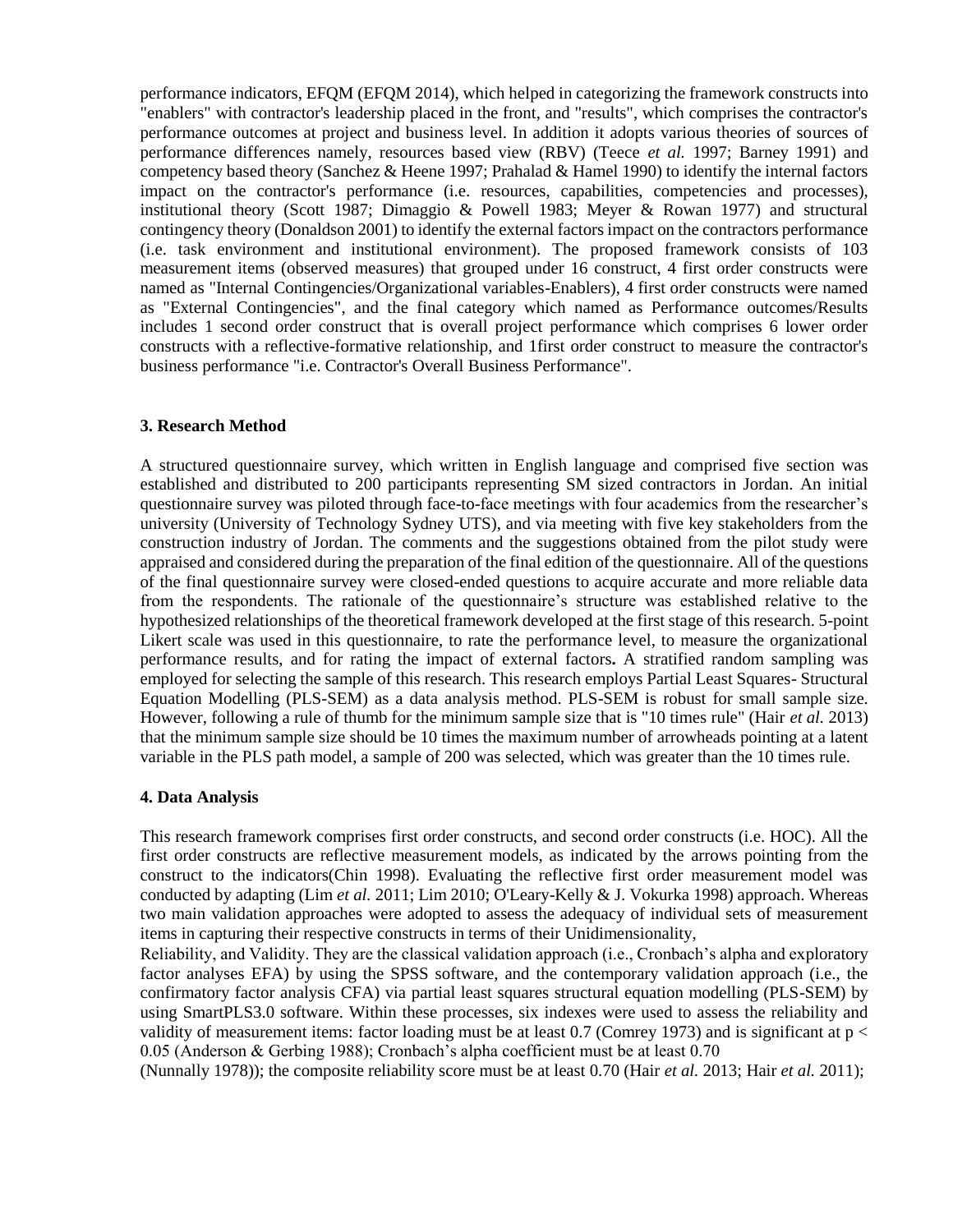the average variance extracted (AVE) value must be at least  $0.50$  (Fornell & Larcker 1981); discriminant validity ( i.e. Squared root AVE in the diagonal scores should more than the off-diagonal score) (Chin 2010),and cross loading more than the recommended value of (0.4) (Chin 2010; Hair 1998a). On the other hand, the second order construct (i.e. HOC that is overall project performance -OverallProj) has a formative measurement model, as indicated by the arrows pointing from the LOCs to the HOC. The rationale for selecting formative relationships to link the LOCs to the HOC was mainly because the combination of those LOCs led to the formulation of the HOC as general construct (Hair *et al.* 2011). In addition, this research aims at investigating the influence of those LOCs on a target variable that is the contractor's business performance (OverallBus). Therefore, it is most appropriate to use the formative relationship between LOCs and HOC, where this HOC (i.e. OverallProj) can act as a general construct that represent all the LOCs as recommended by (Hair *et al.* 2013; Becker *et al.* 2012). The procedure by Hair *et al* (2013) will be adopted to assess the formative measurement model, which includes two main tests: (i) Collinearity assessment between the LOCs, and (ii) the LOCs outer weights and their significance via bootstrapping and t-statistics.

## **4. Participant Profiles**

The profiles of respondents are shown in [Table 1. T](file:///F:/124.doc%23page4)he targeted population for this study was those local contractors who operated within the Jordanian construction industry and classified under Grade 1, 2, 3, and 4 of the Jordanian Contraction Contractor's Association (JCCA) registry. There are 200 participants representing local contractors firms. Of these 72 are from Grade 1, 58 from Grade 2, 39 from grade 3, and 31 are from Grade 4. According to the JCCA (2014) annual report, there are 458 local contractors, who classified under Grade 1, 2, 3, and 4. Therefore, the sample involved represents a reasonable rate of 43.7% (i.e. 200 out of 458 local contractors).

| <b>Characteristics</b>                                                            | <b>Frequency</b> | Percent % |
|-----------------------------------------------------------------------------------|------------------|-----------|
| <b>Highest Degree of Education</b>                                                |                  |           |
| Bachelor's degree (e.g. engineering, architecture)                                | 114              | 57.0      |
| Master's degree                                                                   | 54               | 27.0      |
| Professional certificate (e.g. Project Management Professional (PMP) Certificate) | 26               | 13.0      |
| Doctorate degree                                                                  | 6                | 3.0       |
| <b>Grade of Classification</b>                                                    |                  |           |
| Grade 1                                                                           | 72               | 36.0      |
| Grade 2                                                                           | 58               | 29.0      |
| Grade 3                                                                           | 39               | 19.5      |
| Grade 4                                                                           | 31               | 15.5      |
| <b>Firm Size</b>                                                                  |                  |           |
| Small $(11-49)$ Staff                                                             | 173              | 86.5      |
| Medium (50-100) Staff                                                             | 27               | 13.5      |

**Table 1: Participants Profile**

# **5. Evaluating the Reflective First Order Measurement Models Results**

For the following sub-section, the results of evaluating the reflective measurement models are presented in [Table 2 a](file:///F:/124.doc%23page5)n[d Table 3. F](file:///F:/124.doc%23page9)or each measurement item, two sets of scores will be reported for the above statistical tests (see section 4). In this case, the scores in brackets show the relevant scores of Cronbach's alpha, eigenvalue, and variance for each construct, the individual measurement items' factor loading resulted from the classical approach. In addition, factor loading and its corresponding t-statistics, composite reliability, EVA, and discriminant validly before the removal of the inconsistent measurement items.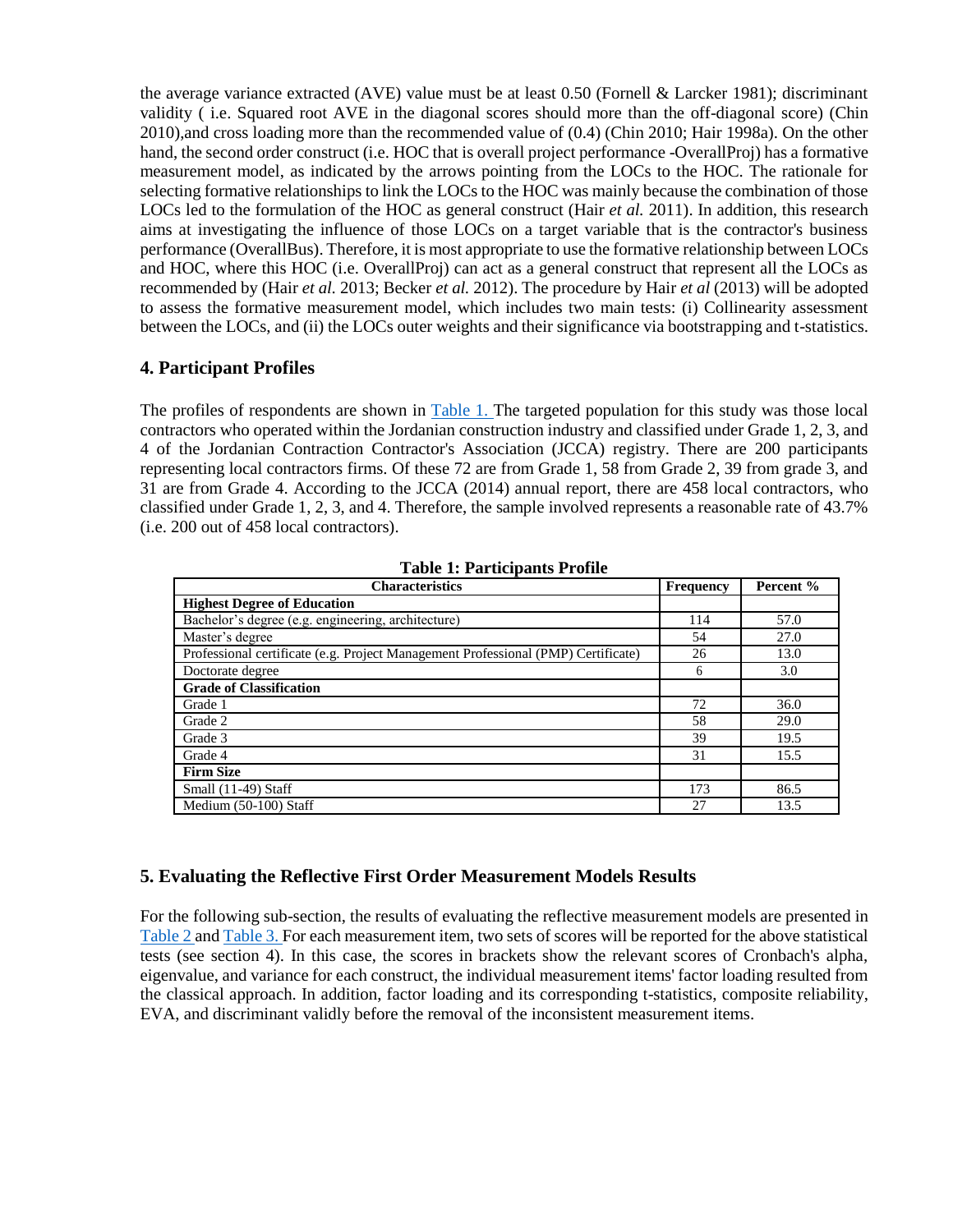| Item<br>Code | <b>Constructs and corresponding Items</b>                            |                  | Eigenvalue | <b>Variance</b><br>$\frac{1}{2}$ | <b>Indicator Reliability</b> |                           | <b>Internal</b><br>Consistency  | <b>Validity</b>        |
|--------------|----------------------------------------------------------------------|------------------|------------|----------------------------------|------------------------------|---------------------------|---------------------------------|------------------------|
|              |                                                                      | Loading          |            |                                  | Factor<br>Loading            | $T -$<br><b>Statistic</b> | Composite<br><b>Reliability</b> | Convergent<br>validity |
|              | Project Cost Performance (ProjCost)                                  |                  | 2.073      | 69.094                           |                              |                           | 0.870                           | 0.691                  |
|              | Cronbach's alpha 0.768 (0.764)                                       |                  | (2.391)    | (59.774)                         |                              |                           | (0.870)                         | (0.691)                |
| Q411         | Cost variation (beneficial to contractor's profit)e.g. cost overrun, | 0.836            |            |                                  | 0.834                        |                           |                                 |                        |
|              | cost at completion in cost-plus contract                             | (0.810)          |            |                                  | (0.835)                      | 35.481                    |                                 |                        |
| Q413         | Construction cost (building cost only)                               | 0.790            |            |                                  | 0.792                        |                           |                                 |                        |
|              |                                                                      | (0.744)          |            |                                  | (0.791)                      | 32.335                    |                                 |                        |
| Q414         | Cost saving from innovation                                          | 0.866            |            |                                  | 0.866                        | 32.401                    |                                 |                        |
|              |                                                                      | (0.858)          |            |                                  | (0.866)                      |                           |                                 |                        |
|              | Project Time Performance (ProjTime)                                  |                  | 3.572      | 71.449                           |                              |                           | 0.925                           | 0.713                  |
|              | Cronbach's alpha 0.897 (0.891)                                       |                  | (3.968)    | (66.136)                         |                              |                           | (0.925)                         | (0.713)                |
| Q421         | Time variation                                                       | 0.860            |            |                                  | 0.844                        |                           |                                 |                        |
|              |                                                                      | (0.849)          |            |                                  | (0.844)<br>0.902             | 21.723                    |                                 |                        |
| Q422         | Speed of construction                                                | 0.909<br>(0.902) |            |                                  | (0.902)                      | 79.06                     |                                 |                        |
| Q423         | Construction time                                                    | 0.86             |            |                                  | 0.875                        |                           |                                 |                        |
|              |                                                                      | (0.853)          |            |                                  | (0.875)                      | 52.656                    |                                 |                        |
| Q425         | Change order time                                                    | 0.873            |            |                                  | 0.861                        |                           |                                 |                        |
|              |                                                                      | (0.683)          |            |                                  | (0.861)                      | 42.051                    |                                 |                        |
| Q426         | Time saving from innovation                                          | 0.706            |            |                                  | 0.73                         |                           |                                 |                        |
|              |                                                                      | (0.702)          |            |                                  | (0.730)                      | 20.003                    |                                 |                        |
|              | Project Quality Performance (ProjQual)                               |                  | 2.380      | 79.332                           |                              |                           | 0.920                           | 0.852                  |
|              | Cronbach's alpha 0.860 (0.843)                                       |                  | (2.759)    | (68.972)                         |                              |                           | (0.920)                         | (0.793)                |
| Q433         | Frequency of quality control test passed/fail                        | 0.902            |            |                                  | 0.924                        | 108.037                   |                                 |                        |
|              |                                                                      | (0.88)           |            |                                  | (0.902)                      |                           |                                 |                        |
| Q434         | Number of change requests and root cases                             | 0.885            |            |                                  | 0.922<br>(0.885)             | 97.15                     |                                 |                        |
|              | Project Health and Safety Performance (ProjH&S)                      | (0.867)          | 2.410      | 80.349                           |                              |                           | 0.916                           | 0.845                  |
|              | Cronbach's alpha 0.863 (0808)                                        |                  | (2.597)    | (64.918)                         |                              |                           | (0.924)                         | (0.803)                |
| Q443         | Recorded number of safety meetings                                   | 0.912            |            |                                  | 0.932                        | 134.315                   |                                 |                        |
|              |                                                                      | (0.903)          |            |                                  | (0.916)                      |                           |                                 |                        |
| Q444         | Number of accidents on each site                                     | 0.874            |            |                                  | 0.907                        | 73.242                    |                                 |                        |
|              |                                                                      | (0.852)          |            |                                  | (0.865)                      |                           |                                 |                        |
|              | Project Environmental Sustainability Performance (ProjEnv)           |                  | 2.771      | 69.264                           |                              |                           | 0.900                           | 0.692                  |
|              | Cronbach's alpha 0.850 (0.845)                                       |                  | (3.400)    | (56.671)                         |                              |                           | (0.900)                         | (0.692)                |
| Q462         | Construction waste and disposal processes                            | 0.805            |            |                                  | 0.810                        | 29.258                    |                                 |                        |
| Q464         | Product compliance with certification and standards                  | (0.809)<br>0.822 |            |                                  | (0.810)<br>0.808             | 28.284                    |                                 |                        |
|              |                                                                      | (0.793)          |            |                                  | (0.808)                      |                           |                                 |                        |

# **Table 2: First Order- Reflective Measurement Models Evaluation Results**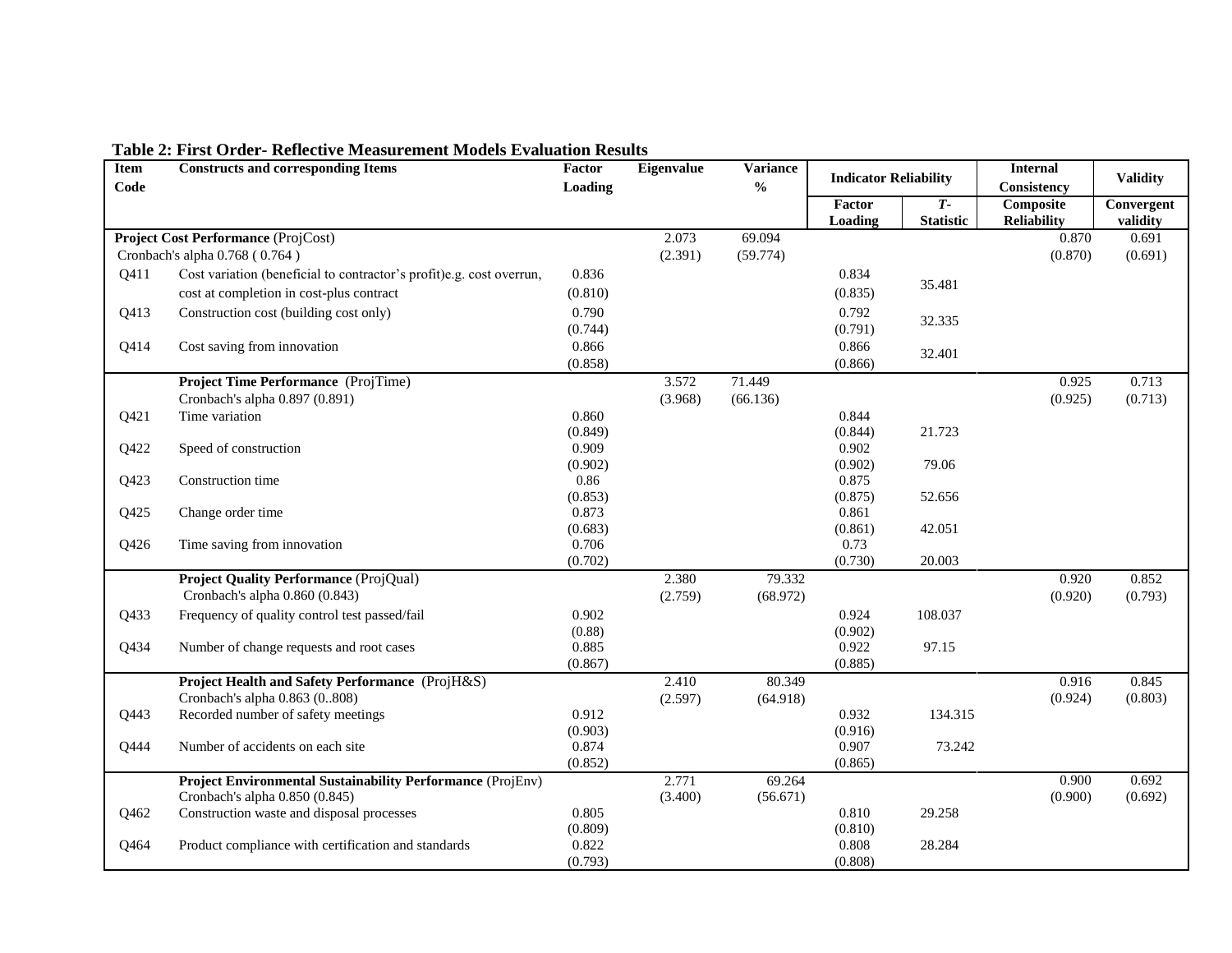| Q465 | Use of recyclable materials                                         | 0.911    |         |                       | 0.906            | 77.723  |         |         |
|------|---------------------------------------------------------------------|----------|---------|-----------------------|------------------|---------|---------|---------|
|      |                                                                     | (0.882)  |         |                       | (0.906)          |         |         |         |
| Q466 | Number of environment lawsuits                                      | 0.785    |         |                       | 0.799            | 31.871  |         |         |
|      |                                                                     | (0.753)  |         |                       | (0.800)          |         |         |         |
|      | Project Socio-economic Contribution (ProjSocEco)                    |          | 1.625   | 81.246                |                  |         | 0.896   | 0.812   |
|      | Cronbach's alpha 0.763 (0.729)                                      |          | (2.238) | (55.947)              |                  |         | (0.896) | (0.812) |
| Q471 | Company contribution to the country's domestic product (GDP)        | 0.901    |         |                       | 0.887            | 53.208  |         |         |
|      |                                                                     | (0.624)  |         |                       | (0.886)          |         |         |         |
| Q472 | Contribution to employment generation (number of employees)         | 0.901    |         |                       | 0.915            | 106.523 |         |         |
|      |                                                                     | (0.667)  |         |                       | (0.916)          |         |         |         |
|      | <b>Business Performance Results (OverallBus)</b>                    |          | 1.889   | 58.184                |                  |         | 0.836   | 0.630   |
|      | Cronbach's alpha 0.730 (0.707)                                      |          | (2.323) | (46.459)              |                  |         | (0.836) | (0.629) |
| Q51  | Profitability                                                       | 0.802    |         |                       | 0.793            | 27.312  |         |         |
|      |                                                                     | (0.766)  |         |                       | (0.793)          |         |         |         |
| Q481 | In our organisation, clients are usually satisfy with the final     | 0.785    |         |                       | 0.797            | 33.851  |         |         |
|      | outcomes and                                                        | (0.714)  |         |                       | (0.798)          |         |         |         |
| Q482 | In our organisation, consultants are usually satisfy with the final | 0.793    |         |                       | 0.790            | 29.156  |         |         |
|      | outcomes                                                            | (0.757)  |         |                       | (0.789)          |         |         |         |
|      | <b>Contractor's Organisational Characteristics (Enablers)</b>       |          |         | Cumulative Variance % |                  |         |         |         |
|      | Cronbach's alpha 0.967 (0.959)                                      |          |         | 78.61(49.34)          |                  |         |         |         |
|      |                                                                     |          |         |                       |                  |         |         |         |
|      | Contractor's Technical Capabilities, Resources and                  |          | 13.49   | 51.81                 |                  |         | 0.960   | 0.856   |
|      | Processes (ConTachPros)                                             |          | (16.08) | (36.364)              |                  |         | (0.973) | (0.748) |
|      | Cronbach's alpha 0.968                                              |          |         |                       |                  |         |         |         |
| Q336 |                                                                     |          |         |                       |                  |         |         |         |
|      |                                                                     |          |         |                       |                  |         |         |         |
|      | We have a good record of number of past successful projects         | 0.804    |         |                       | 0.895            | 81.94   |         |         |
|      |                                                                     | (0.763)  |         |                       | (0.853)          |         |         |         |
| Q337 | Our organisation has a good company capacity in terms of            | 0.826    |         |                       | 0.955            | 180.476 |         |         |
|      | equipment, plants, and other resources                              | (0.794)  |         |                       | (0.942)<br>0.946 |         |         |         |
| Q338 | In our organisation we have good financial resources and assets     | 0.842    |         |                       |                  | 147.359 |         |         |
|      | to cover projects (financial Stability is maintain good)            | (0.8130) |         |                       | (0.915)          |         |         |         |
|      |                                                                     |          |         |                       |                  |         |         |         |
| Q352 | Business processes are systematically managed (e.g. establishing    | 0.782    |         |                       | 0.902            | 84.116  |         |         |
|      | a process management system and system standardsetc.)               | (0.723)  |         |                       | (0.885)          |         |         |         |
|      | Contractor's Leadership (ConLead)                                   |          | 4.182   | 16.15                 |                  |         | 0.943   | 0.736   |
|      | Cronbach's alpha 0.930                                              |          | (4.63)  | (11.83)               |                  |         | (0.943) | (0.734) |
|      |                                                                     |          |         |                       | 0.861            | 35.672  |         |         |
|      |                                                                     |          |         |                       | (0.891)          |         |         |         |
| Q311 | Leaders develop and communicate mission, vision, and values         | 0.812    |         |                       | 0.861            | 21.787  |         |         |
|      | (e.g. communicate these effectively with others)                    | (0.784)  |         |                       | (0.856)          |         |         |         |
| Q312 | Leaders are actively involved with client (e.g. identify client's   | 0.820    |         |                       | 0.904            | 21.217  |         |         |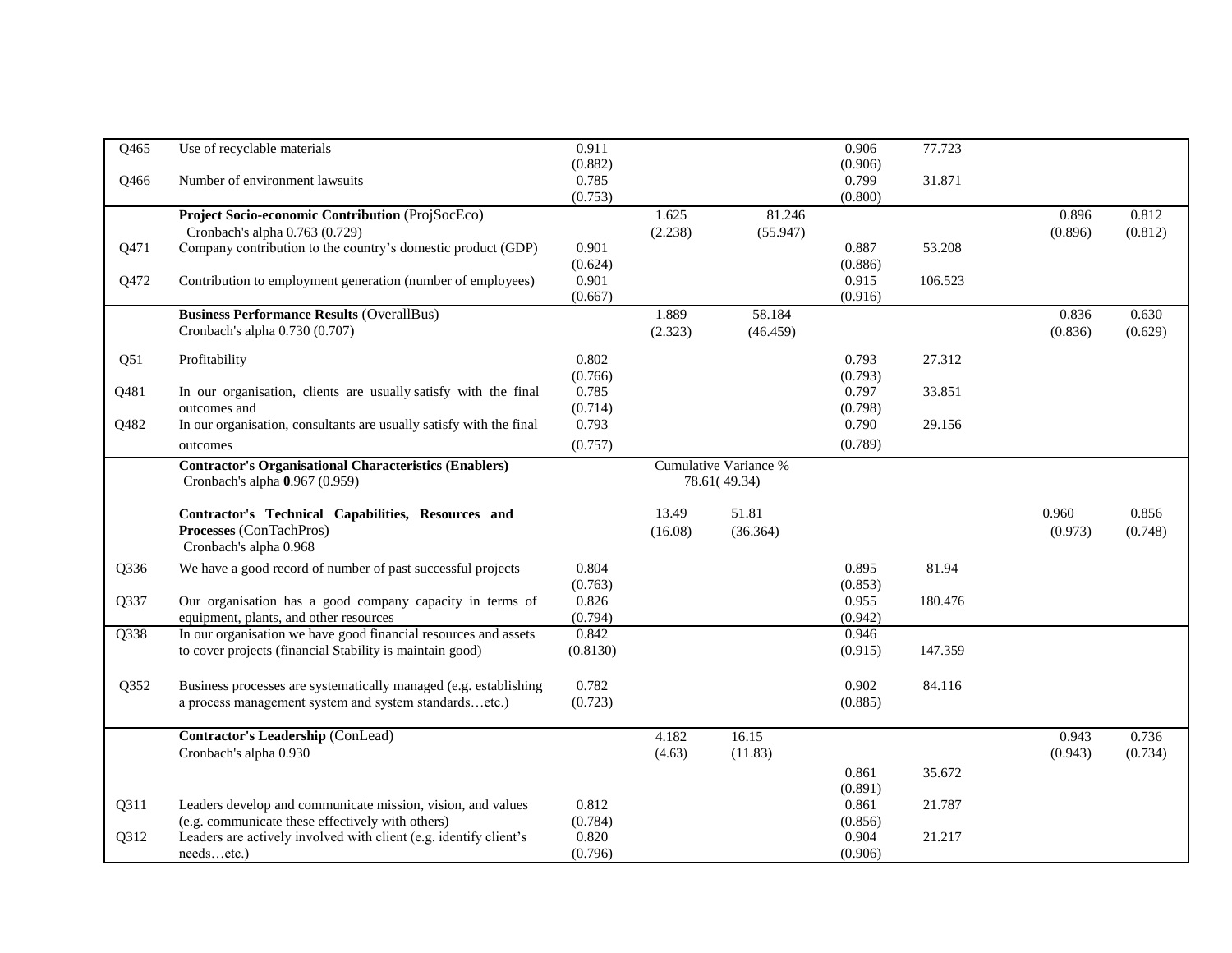| Q313 | Leaders are actively involved with stakeholders (e.g. Managing   | 0.902   |                              |               | 0.906   | 17.12   |         |         |
|------|------------------------------------------------------------------|---------|------------------------------|---------------|---------|---------|---------|---------|
|      | relationshipsetc.)                                               | (0.88)  |                              |               | (0.910) |         |         |         |
| Q314 | Leaders are actively involved in ensuring management systems     | 0.921   |                              |               | 0.789   | 11.193  |         |         |
|      | are developed, implemented and improved                          | (0.913) |                              |               | (0.793) |         |         |         |
| Q315 | Leaders create an environment for empowerment, innovation,       | 0.821   |                              |               |         | 10.027  |         |         |
|      | learning and support (e.g. believe in oneself and one's ability) | (0.812) |                              |               | 0.779   |         |         |         |
|      |                                                                  |         |                              |               | (0.783) |         |         |         |
| Q317 | Leaders measure company performance and translate results into   | 0.82    |                              |               | 0.861   | 35.672  |         |         |
|      | improvements                                                     | (0.816) |                              |               | (0.891) |         |         |         |
|      | <b>Contractor's Management Capabilities (ConMang)</b>            |         | 1.580                        | 6.18          |         |         | 0.939   | 0.793   |
|      | Cronbach's alpha 0.846                                           |         | (1.75)                       | (4.47)        |         |         | (0.939) | (0.793) |
| Q321 | In our organisation supply chain management methods is           | 0.776   |                              |               | 0.898   | 56.349  |         |         |
|      | identified and improved                                          | (0.767) |                              |               | (0.898) |         |         |         |
| Q322 | In our organisation risk management strategies are planned and   | 0.762   |                              |               | 0.875   | 45.377  |         |         |
|      | evaluated                                                        | (0.759) |                              |               | (0.875) |         |         |         |
| Q332 | We have high level of employees with excellent management        | 0.825   |                              |               | 0.891   | 46.169  |         |         |
|      | experience and advanced skills                                   | (0.801) |                              |               | (0.891) |         |         |         |
| Q333 | We have project management software and programs in our          | 0.841   |                              |               | 0.897   | 56.349  |         |         |
|      | organisation                                                     | (0.828) |                              |               | (0.897) |         |         |         |
|      |                                                                  |         |                              |               |         |         |         |         |
|      | <b>Contractor's Human Resources Management (ConHRM)</b>          |         | 1.153                        | 4.39          |         |         | 0.990   | 0.971   |
|      | Cronbrach's alpha 0.985                                          |         | (1.42)                       | (3.63)        |         |         | (0.990) | (0.971) |
| Q342 | Our organisation provides adequate training to those performing  | 0.828   |                              |               | 0.988   | 251.885 |         |         |
|      | new tasksetc.)                                                   | (0.824) |                              |               | (0.988) |         |         |         |
| Q343 | In our organization, employees are rewarded and recognized       | 0.796   |                              |               | 0.98    | 169.971 |         |         |
|      |                                                                  | (0.786) |                              |               | (0.980) |         |         |         |
| Q344 | In our organisation teamwork is encouraged and enabled           | 0.827   |                              |               | 0.988   | 252.03  |         |         |
|      |                                                                  | (0.823) |                              |               | (0.988) |         |         |         |
|      |                                                                  |         | <b>Cumulative Variance %</b> |               |         |         |         |         |
|      | <b>Stakeholders Performance (Moderators)</b>                     |         |                              | 69.70 (54.99) |         |         |         |         |
|      | Cronbach's alpha 0.891 (0.877)                                   |         |                              |               |         |         |         |         |
|      | <b>Consultant Performance (ConsPerf)</b>                         |         | 5.249                        | 40.588        |         |         | 0.921   | 0.660   |
|      | Cronbrach's alpha 0.896                                          |         | (7.247)                      | (30.196)      |         |         | (0.921) | (0.659) |
| Q541 | Technical and management competences                             | 0.819   |                              |               | 0.839   | 30.914  |         |         |
|      |                                                                  | (0.809) |                              |               | (0.838) |         |         |         |
| Q542 | Ability to meet programmed milestones                            | 0.767   |                              |               | 0.815   | 29.732  |         |         |
|      |                                                                  | (0.764) |                              |               | (0.815) |         |         |         |
| Q543 | Quality of design and documents                                  | 0.766   |                              |               | 0.772   | 22.243  |         |         |
|      |                                                                  | (0.748) |                              |               | (0.772) |         |         |         |
| Q545 | Good working relationships                                       | 0.810   |                              |               | 0.870   | 36.735  |         |         |
|      |                                                                  | (0.796) |                              |               | (0.871) |         |         |         |
| Q546 | Proper communication                                             | 0.757   |                              |               | 0.802   | 19.084  |         |         |
|      |                                                                  | (0.715) |                              |               | (0.770) |         |         |         |
| Q549 | Provision of design documentation and specification prior to     | 0.803   |                              |               | 0.802   | 18.353  |         |         |
|      | construction                                                     | (0.796) |                              |               | (0.801) |         |         |         |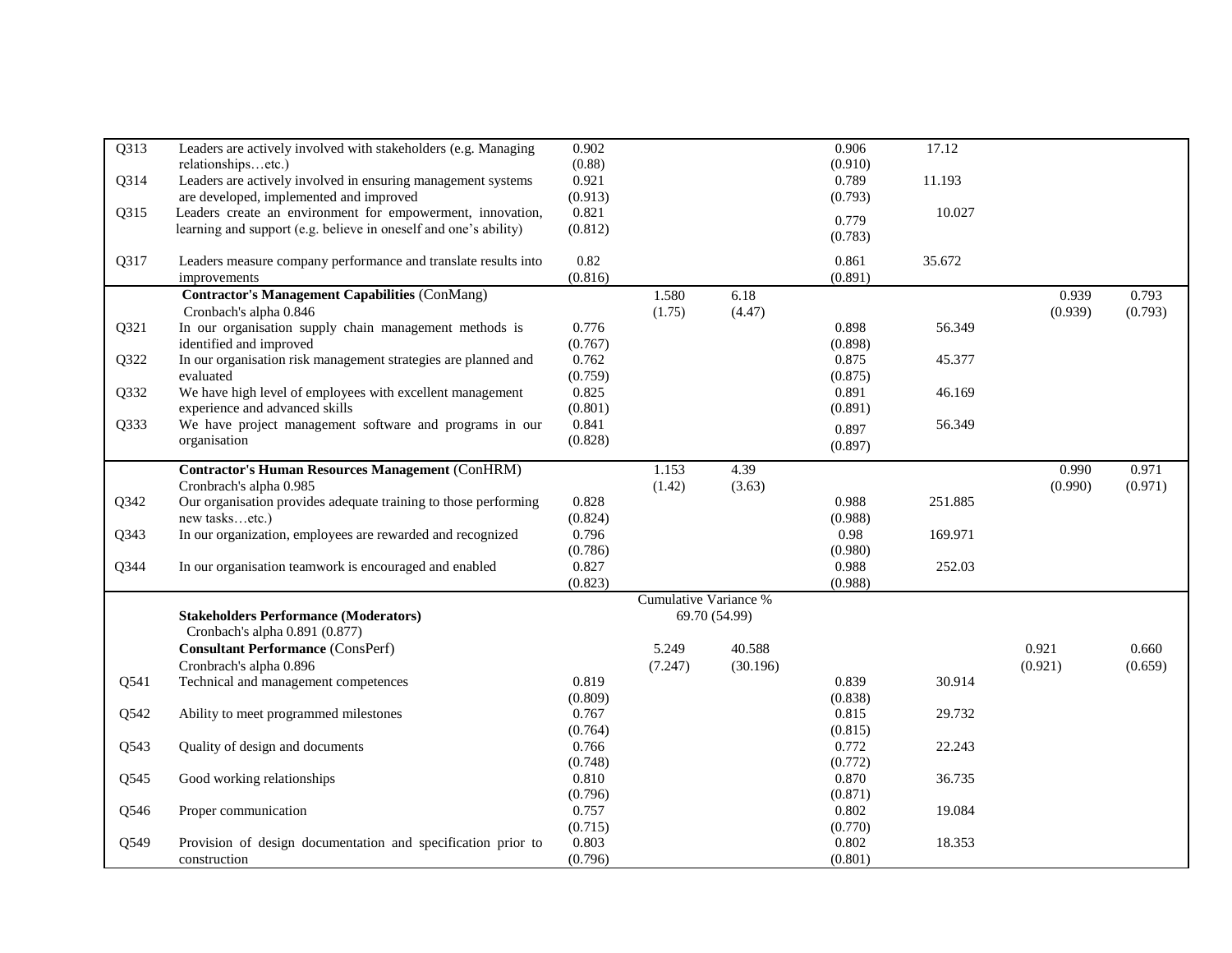|      | <b>Client Performance</b> (ClinPerf)                      |         | 2.09    | 16.08    |         |        | 0.913   | 0.726   |
|------|-----------------------------------------------------------|---------|---------|----------|---------|--------|---------|---------|
|      | Cronbrach's alpha 0.872                                   |         | (2.297) | (9.57)   |         |        | (0.913) | (0.726) |
| Q521 | Change orders                                             | 0.822   |         |          | 0.777   | 17.273 |         |         |
|      |                                                           | (0.771) |         |          | (0.776) |        |         |         |
| Q522 | Regular payments                                          | 0.778   |         |          | 0.762   | 17.616 |         |         |
|      |                                                           | (0.736) |         |          | (0.763) |        |         |         |
| Q525 | Effectiveness of product design                           | 0.857   |         |          | 0.932   | 74.384 |         |         |
|      |                                                           | (0.829) |         |          | (0.932) |        |         |         |
| Q526 | Quality and commitments from client employees             | 0.833   |         |          | 0.923   | 81.664 |         |         |
|      |                                                           | (0.803) |         |          | (0.923) |        |         |         |
|      | <b>Supplier Performance (SupPerf)</b>                     |         | 1.819   | 13.99    |         |        | 0.896   | 0.682   |
|      | Cronbrach's alpha 0.848                                   |         | (2.409) | (10.04)  |         |        | (0.896) | (0.682) |
| Q531 | Replacement value                                         | 0.734   |         |          | 0.858   | 38.164 |         |         |
|      |                                                           | (0.723) |         |          | (0.858) |        |         |         |
| Q532 | Number of product defects                                 | 0.759   |         |          | 0.836   | 29.182 |         |         |
|      |                                                           | (0.741) |         |          | (0.836) |        |         |         |
| Q533 | Delivery time                                             | 0.868   |         |          | 0.779   | 15.093 |         |         |
|      |                                                           | (0.799) |         |          | (0.779) |        |         |         |
| Q537 | Use of latest technology                                  | 0.895   |         |          | 0.828   | 19.639 |         |         |
|      |                                                           | (0.839) |         |          | (0.828) |        |         |         |
|      | <b>External Attributes Influence (ExtAttr)</b>            |         | 3.578   | 71.553   |         |        | 0.926   | 0.715   |
|      | Cronbach's alpha 0.900 (0.882)                            |         | (3.783) | (63.043) |         |        | (0.926) | (0.715) |
| Q551 | Regulations, policies and laws                            | 0.895   |         |          | 0.879   | 48.342 |         |         |
|      |                                                           | (0.882) |         |          | (0.880) |        |         |         |
| Q552 | Material prices fluctuation and material modification     | 0.862   |         |          | 0.861   | 48.085 |         |         |
|      | specification changes                                     | (0.846) |         |          | (0.860) |        |         |         |
| Q553 | Financial Consideration (e.g. Little Government Financial | 0.901   |         |          | 0.901   | 53.276 |         |         |
|      | Support)                                                  | (0.886) |         |          | (0.900) |        |         |         |
| Q555 | Business Environment (bureaucracy)                        | 0.845   |         |          | 0.830   | 30.257 |         |         |
|      |                                                           | (0.839) |         |          | (0.830) |        |         |         |
| Q556 | High tax rates                                            | 0.735   |         |          | 0.750   | 20.41  |         |         |
|      |                                                           | (0.711) |         |          | (0.750) |        |         |         |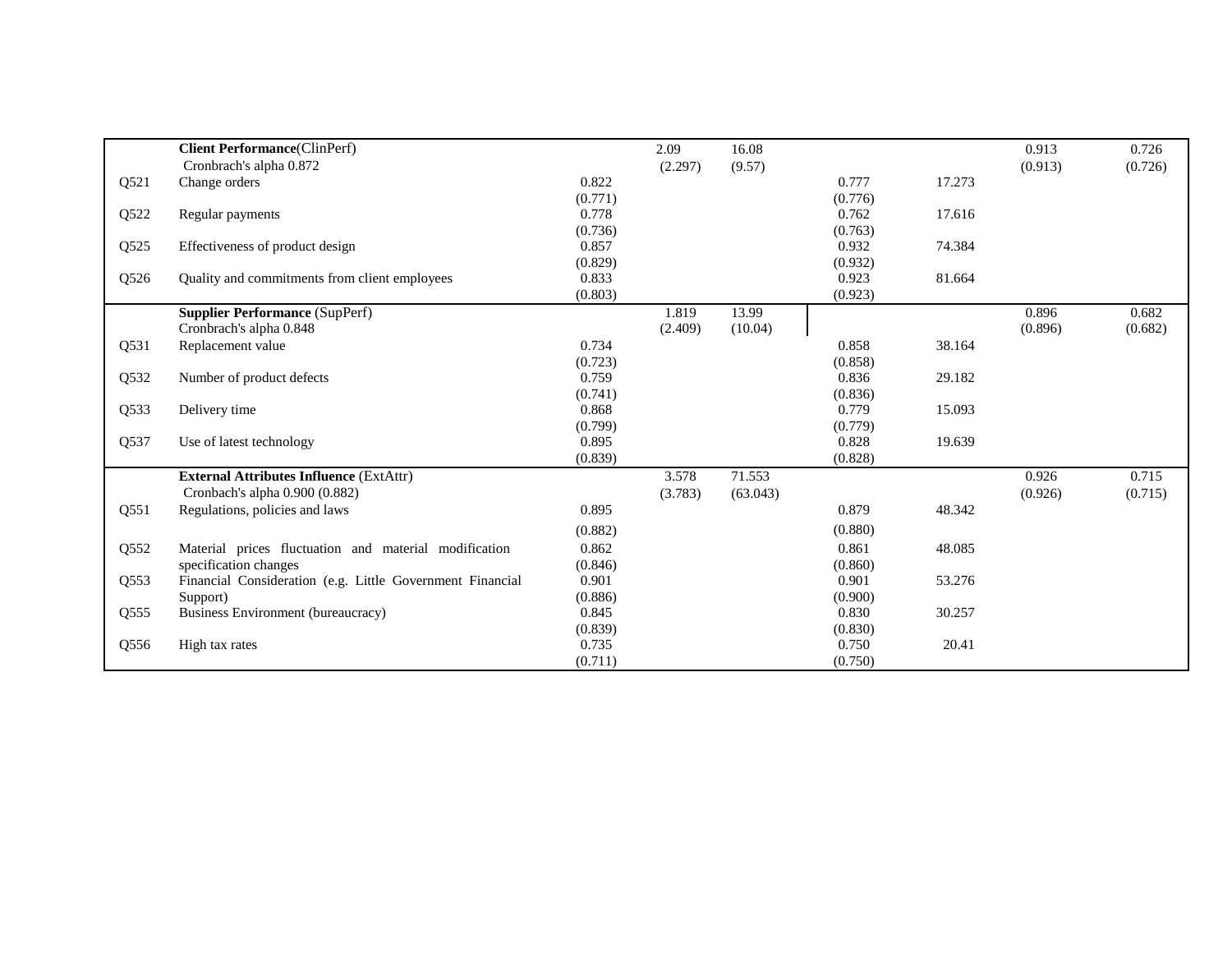|            | ClientPe | ConHR   | ConLea   | ConMan  | ConTachPr | ConsPe  | ExtAttr | OverallBu | ProjCos | ProjEn  | ProjH&  | ProjQua | ProjSocEc    | ProjTim | SupPer  |
|------------|----------|---------|----------|---------|-----------|---------|---------|-----------|---------|---------|---------|---------|--------------|---------|---------|
|            |          | M       |          | g       | <b>OS</b> | rf      |         |           |         |         | S       |         | $\mathbf{o}$ | e       |         |
| ClientPer  | 0.852    |         |          |         |           |         |         |           |         |         |         |         |              |         |         |
|            | (0.852)  |         |          |         |           |         |         |           |         |         |         |         |              |         |         |
| ConHRM     | 0.486    | 0.985   |          |         |           |         |         |           |         |         |         |         |              |         |         |
|            | (0.486)  | (0.985) |          |         |           |         |         |           |         |         |         |         |              |         |         |
| ConLead    | 0.230    | 0.175   | 0.857    |         |           |         |         |           |         |         |         |         |              |         |         |
|            | (0.228)  | (0.174) | (0.858)  |         |           |         |         |           |         |         |         |         |              |         |         |
| ConMang    | 0.458    | 0.564   | 0.160    | 0.89    |           |         |         |           |         |         |         |         |              |         |         |
|            | (0.458)  | (0.564) | (0.1570) | (0.890) |           |         |         |           |         |         |         |         |              |         |         |
| ConTachPro | 0.543    | 0.731   | 0.247    | 0.658   | 0.925     |         |         |           |         |         |         |         |              |         |         |
| <b>S</b>   | (0.562)  | (0.732) | (0.298)  | (0.677) | (0.865)   |         |         |           |         |         |         |         |              |         |         |
| ConsPerf   | 0.429    | 0.396   | 0.253    | 0.420   | 0.448     | 0.812   |         |           |         |         |         |         |              |         |         |
|            | (0.429)  | (0.396) | (0.250)  | (0.421) | (0.476)   | (0.812) |         |           |         |         |         |         |              |         |         |
| ExtAttr    | 0.395    | 0.504   | 0.347    | 0.466   | 0.724     | 0.384   | 0.846   |           |         |         |         |         |              |         |         |
|            | (0.394)  | (0.504) | (0.344)  | (0.466) | (0.747)   | (0.384) | (0.846) |           |         |         |         |         |              |         |         |
| OverallBus | 0.506    | 0.672   | 0.323    | 0.585   | 0.828     | 0.430   | 0.675   | 0.793     |         |         |         |         |              |         |         |
|            | (0.506)  | (0.672) | (0.320)  | (0.585) | (0.843)   | (0.431) | (0.675) | (0.793)   |         |         |         |         |              |         |         |
| ProjCost   | 0.509    | 0.667   | 0.324    | 0.651   | 0.826     | 0.483   | 0.676   | 0.777     | 0.831   |         |         |         |              |         |         |
|            | (0.509)  | (0.667) | (0.321)  | (0.651) | (0.852)   | (0.484) | (0.676) | (0.777)   | (0.831) |         |         |         |              |         |         |
| ProjEnv    | 0.560    | 0.644   | 0.291    | 0.640   | 0.845     | 0.486   | 0.678   | 0.745     | 0.785   | 0.832   |         |         |              |         |         |
|            | (0.560)  | (0.644) | (0.288)  | (0.640) | (0.861)   | (0.486) | (0.678) | (0.745)   | (0.785) | (0.832) |         |         |              |         |         |
| ProjH&S    | 0.458    | 0.620   | 0.239    | 0.718   | 0.804     | 0.435   | 0.556   | 0.693     | 0.779   | 0.738   | 0.919   |         |              |         |         |
|            | (0.506)  | (0.669) | (0.244)  | (0.739) | (0.867)   | (0.450) | (0.608) | (0.741)   | (0.817) | (0.776) | (0.896) |         |              |         |         |
| ProjQual   | 0.552    | 0.673   | 0.278    | 0.696   | 0.855     | 0.484   | 0.656   | 0.782     | 0.814   | 0.804   | 0.805   | 0.901   |              |         |         |
|            | (0.566)  | (0.702) | (0.306)  | (0.678) | (0.920)   | (0.513) | (0.687) | (0.809)   | (0.835) | (0.824) | (0.856) | (0.891) |              |         |         |
| ProjSocEco | 0.484    | 0.643   | 0.317    | 0.625   | 0.806     | 0.414   | 0.596   | 0.764     | 0.764   | 0.759   | 0.727   | 0.787   | 0.901        |         |         |
|            | (0.484)  | (0.643) | (0.315)  | (0.625) | (0.837)   | (0.414) | (0.596) | (0.764)   | (0.764) | (0.759) | (0.764) | (0.812) | (0.901)      |         |         |
| ProjTime   | 0.510    | 0.562   | 0.255    | 0.632   | 0.789     | 0.421   | 0.598   | 0.726     | 0.704   | 0.746   | 0.704   | 0.703   | 0.71         | 0.845   |         |
|            | (0.510)  | (0.562) | (0.252)  | (0.632) | (0.804)   | (0.421) | (0.598) | (0.726)   | (0.704) | (0.746) | (0.747) | (0.744) | (0.710)      | (0.845) |         |
| SupPerf    | 0.331    | 0.391   | 0.177    | 0.483   | 0.524     | 0.361   | 0.394   | 0.459     | 0.447   | 0.518   | 0.471   | 0.493   | 0.481        | 0.483   | 0.826   |
|            | (0.331)  | (0.391) | (0.174)  | (0.483) | (0.539)   | (0.361) | (0.394) | (0.459)   | (0.447) | (0.518) | (0.470) | (0.523) | (0.481)      | (0.483) | (0.826) |

# **Table 3: Squared Root of AVE and Constructs Correlations**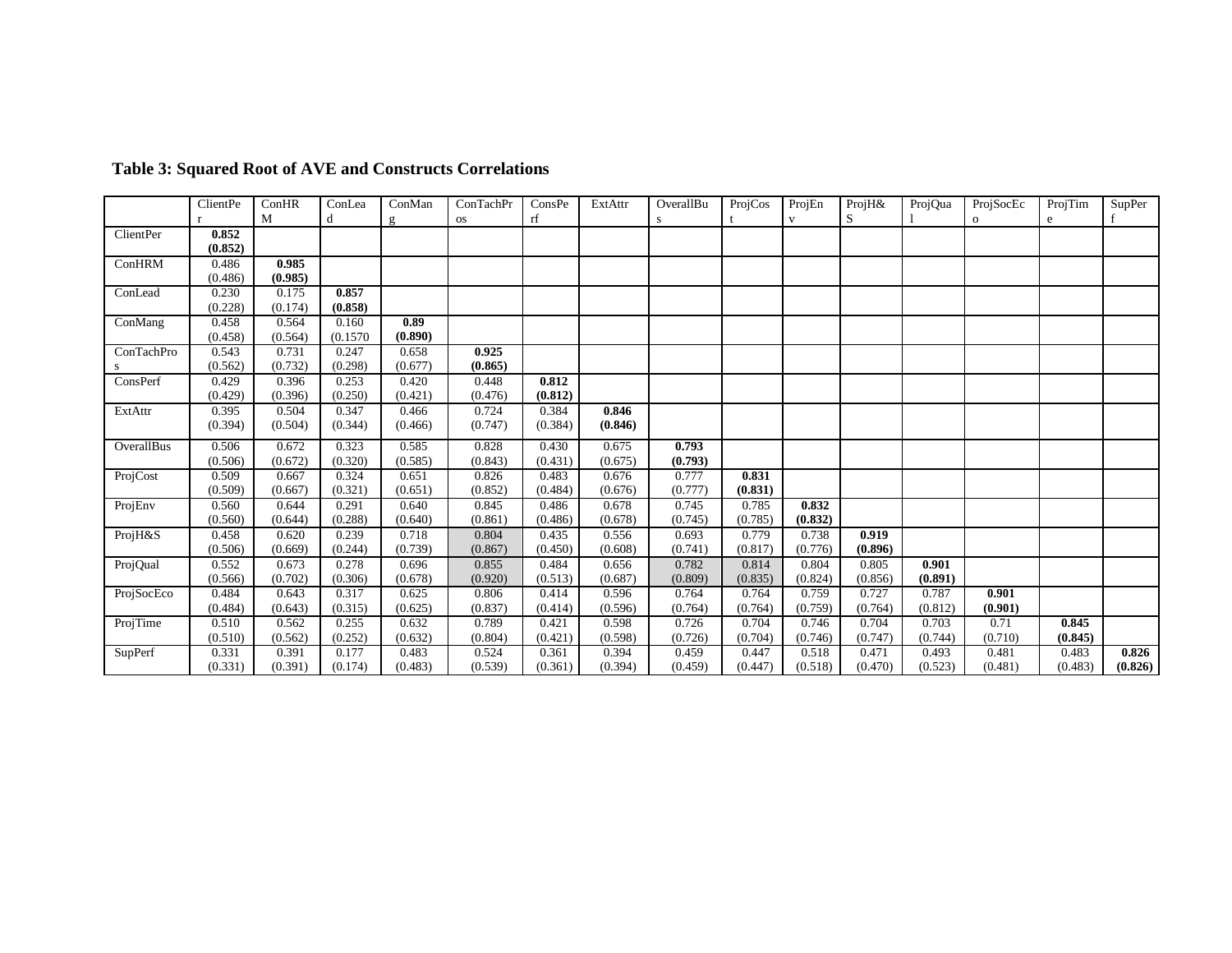## **5.1 Classical Approach Results**

Overall, 35 out of 103 measurement items were removed with an aim to improve the constructs' reliability and validity. Justifications of the removal based on the results of the reliability test (Cronbach's alpha values) and the results of EFA (factor loading  $\geq 0.7$  (Tabachnick 2007; Comrey 1973), Eigenvalue  $>1$ and Scree plot (Cattell 1966) , Variances (50%-60%) (Hair 1998b)) for each construct. The constructs corresponding to performance outcomes/results were entered separately to EFA, all the measurement items corresponding to each construct rotated to one factor as resulted from EFA. All the measurement items under internal contingencies were entered to one EFA, the results revealed four factors. In addition, all the measurement items corresponding to stakeholders performance entered to EFA that revealed three rotated factor. Finally, the measurement items corresponding to external attributes construct were entered to EFA, which rotated one factor. The results of this validation stage were used to confirm the reliability and the convergent validity of the constructs. Other tests will be explained in the contemporary validation approach (See section 5.2) via CFA, which will further test the reliability, convergent validity, and the discriminant validity of the reflective measurement models.

## **5.2 Contemporary Approach Results**

The returned constructs and their corresponding measurement items from the classical validation approach formed the input for the contemporary validation approach. This approach uses the CFA via PLS modelling technique. Overall 11 measurement items out of 68 measurement items were removed to with an aim to improve the constructs' reliability and validity.

## **Reliability (Composite reliability) and Convergent Validity (Factor Loading, t-statistics and Average Variance Extracted AVE)**

Composite reliability was used to assess the internal reliability of the measurement models. It can be seen from [Table 2, t](file:///F:/124.doc%23page5)hat the coefficients related to the composite reliability before deleting any measurement items were high (ranging from 0.81 to 0.99) and above the advocated threshold of 0.7 (Hair *et al.* 2013) for each one of the constructs. Thus suggesting satisfactory level of composite reliability. The factors loading for all the items for the first order constructs (before deleting problematic measurement items) were above the recommended threshold of 0.7 (Hair *et al.* 2013; Chin 2010; Chin 1998), ranging from (0.75 to 0.988). In addition, it can be seen that *t-* statistics of all individual measurement items are greater than 2.430 (i.e., the *t*-test values required to achieve statistical significant at  $p < 0.05$ ). All the constructs' AVE values before deleting the problematic measurement items exceed the threshold of 0.5 (Hair *et al.* 2013). Ranging from (0.659 to 0.971). This means that at least 50% of measurement variance is captured by individual constructs involved, thus indicating a satisfactory level of convergent validity. Although the above results indicating a satisfactory level of convergent validity and reliability, but as recommended by advocates in PLS, for making a decision on retaining the measurement items, the discriminant validity of each construct in the measurement model should be assessed beside the internal reliability and the convergent validity.

## **Discriminant Validity (Squared root of AVE and Cross loading)**

To assess the model's discriminant validity, two tests were performed; the Fornell-Larcker (1981) that is the squared root of AVE; and the Cross-loading (Henseler *et al.* 2015; Hair *et al.* 2011; Chin 2010). [Table](file:///F:/124.doc%23page9) [3 s](file:///F:/124.doc%23page9)hows the results of the squared root of AVE and the constructs' correlations. In this table, two scores are presented (one before dealing with problematic items (between brackets), and one after dealing with problematic items (the score on top). As illustrated in [Table 3, t](file:///F:/124.doc%23page9)he model failed the Fornell-Larcker test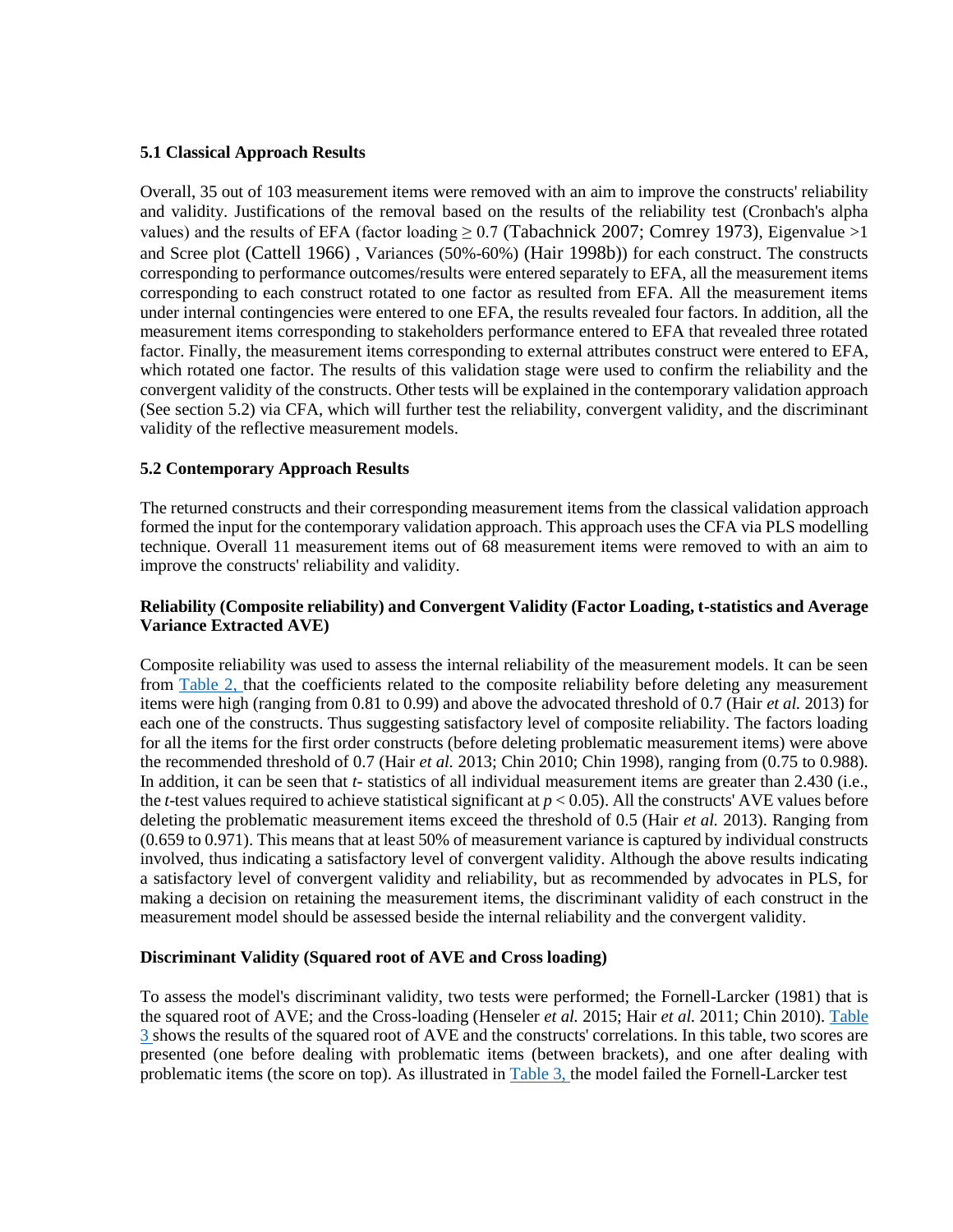for three construct ( i.e the off-diagonal scores (correlations) of some of the constructs corresponding to the respective columns of those three constructs (i.e. ContTechPros, OverallBus and ProjCost) were greater than the diagonal scores (i.e. squared root of AVE) of those constructs (i.e. ContTechPros, OverallBus and ProjCost), which means failing the Fornell-Larcker test (Hair *et al.* 2013). This means there were constructs' correlations larger than the square root of those constructs' AVE, which identified between ContTechPros (squared AVE of 0.865) and ProjQuality (correlation of 0.920), and ProjH&S (correlation of 0.867). In addition, between OverallBus (squared root of AVE 0.793) and ProjQual (correlation of 0.809), and finally between ProjCost squared root of AVE (0.831) and ProjQual (correlation of 0.835). Further, when investigating the measurement items' cross loading results and by following the recommended approach by Chin (2010), which based on examining both of the factor loading (outer loading in PLS modelling) and the shared variance (Square the factor loading) of the measurement items in their respective constructs and among other constructs in the measurement model. It was noted that the measurement items related the constructs that failed Fornell-Larcker test, had cross loading among those constructs.

Following the recommended approach by advocates in PLS (Hair *et al.* 2013; Ringle *et al.* 2012; Hair *et al.*  2011; Chin 2010; Chin 1998). The decision was made to omit (remove) the problematic measurement items with an aim to handel discreminant validity and therfore to increase the measurement model's reliability and quality. As it can be seen from [Table 3, t](file:///F:/124.doc%23page9)he results of discriminant validity via Fornell-Larcker test after deleting the problematic items show that the square roots of AVE of all constructs in PLS model are greater than the off diagonal scores in the corresponding columns, suggesting stong discriminant validity of the measurement model. Further, to reinforce the above conclusion, the cross loading generated for the measurement model after deleting the problematic items showed that all the measurement items loaded higher on the construct that they were specified to measure than any other constructs in the models. This further demonstrates a strong evidence of discriminate validity. Considering the results of the after deleting the problematic measurement items. It can be concluded that there no further corrective action is required in PLS first order constructs measurement model.

## **6. Evaluating the Formative Second (higher) Order Construct**

The analysis of the HOC follows the assessment procedure as drawn from (Hair et al. 2013; Chin 2010) (See Section 4). Mainly Collinearity analysis between the HOC and the LOCs was performed, where the outer Variance Inflation Factor (VIF) scores were obtained to show the Collinearity of LOCs to their higher order construct. In addition, the path analysis was performed to obtain the outer weights of LOCs, followed by bootstrapping analysis to show their significance via t-statistics. As shown in [Table 4,](file:///F:/124.doc%23page11) all LOCs have a VIF value of less than the threshold value of 5. Therefore, this suggests that Collinearity is not a major issue. All the LOCs' outer weights are significant at 0.05 two-tailed t- level ranging from 2.138 to 4.199. Therefore, the assessment results of the second order construct indicate it is valid and reliable.

| LOCs                                 | <b>VIF</b> | Outer Weights | T statistics P values |       |
|--------------------------------------|------------|---------------|-----------------------|-------|
| $ProjCost \rightarrow OverallProj$   | 3.977      | 0.171         | 3.00                  | 0.003 |
| $ProjTime \rightarrow OverallProj$   | 2.780      | 0.218         | 4.199                 | 0.000 |
| $\overline{ProjQual}$ -> OverallProj | 4.703      | 0.234         | 3.534                 | 0.000 |
| $\overline{ProjH}$ &S -> OverallProj | 3.500      | 0.181         | 3.800                 | 0.000 |
| $ProjEnv \rightarrow OverallProj$    | 3.867      | 0.209         | 3.977                 | 0.000 |
| $ProjSocEco \rightarrow$             |            |               |                       |       |
| OverallProj                          | 3.340      | 0.106         | 2.138                 | 0.030 |

**Table 4:** LOCs VIF values, outer weights and t-statistics results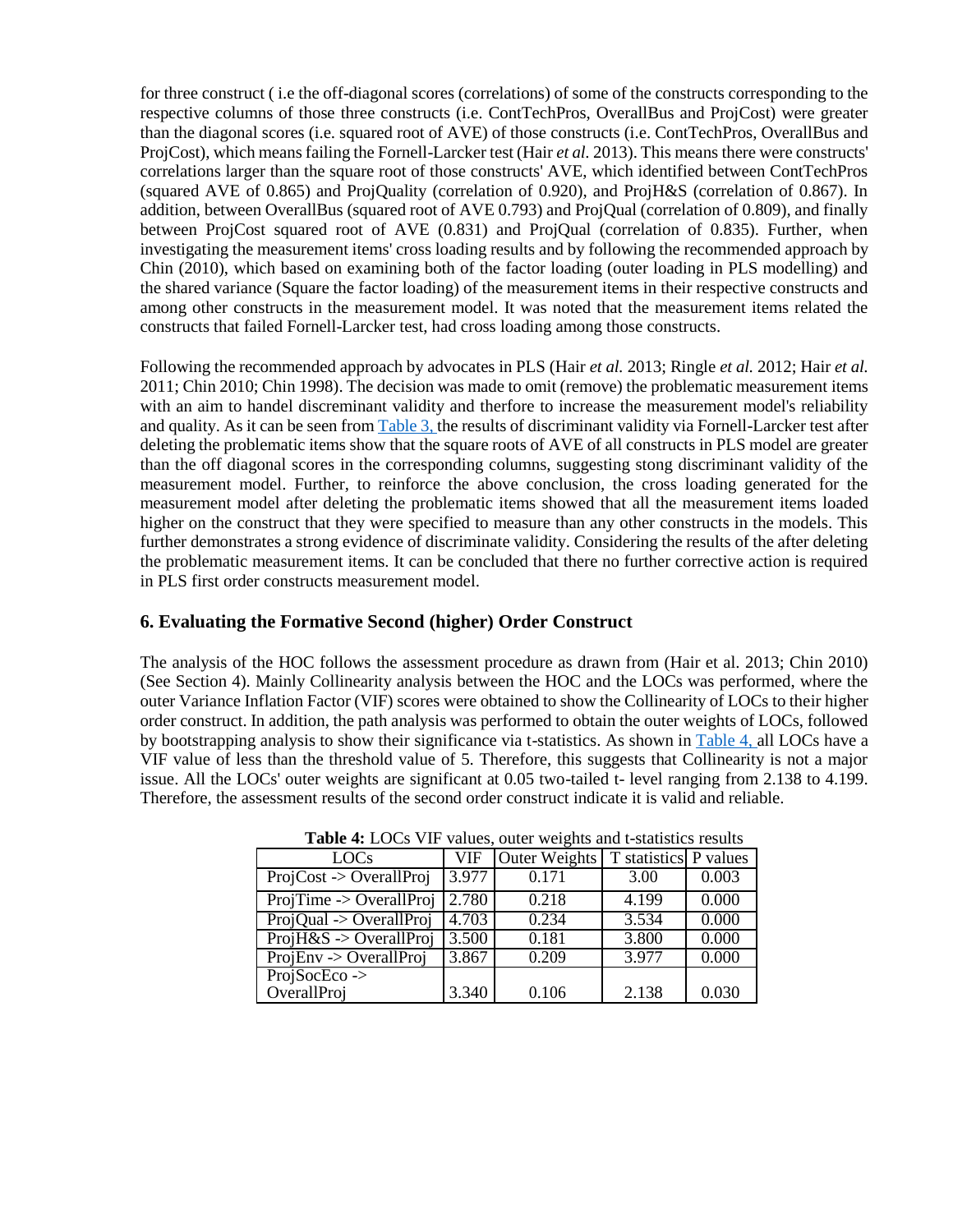## **7. Conclusions**

The result of the classical and contemporary validation approaches show that the conceptual framework is valid and reliable. Overall, 46 out of 103 measurement items were removed with an aim to improve the constructs' reliability and validity. In particular, the results show that the project performance results - as a second (higher) order construct- can be measured by six lower order constructs; project cost performance, project time performance, project quality performance, project health and safety performance, project environmental sustainability performance, and project socio-economic contribution. In addition, the results show that the contractor's overall business performance is characterized by the contractor's profitability, client satisfaction, and consultant satisfaction. On the other hand, the results show that the organizational characteristics characterized by four constructs; contractor's technical capabilities, resources and processes, contractor's leadership, Contractor's management capabilities, and Contractor's human resources management. Further the results revealed that the stakeholder's performance characterized by three constructs; consultant performance, client performance, and supplier performance. Finally, the results show that external attributes can be characterized by the business environment, the government laws and regulations, the tax rates, financial consideration, material prices, and specification fluctuation. Those results helped in achieving the second objective of this research (i.e. designing and testing the conceptual framework of performance measurement and improvement for SM contractors in developing countries).

The results of this research can be used to inform managers and owners of the contracting firms of the most significant internal and external contingencies that impact on their performance. Consequently, appropriate strategies can be established that consider those factors with main goals of enhancing performance outcomes and competitiveness. Further, the results of this research identified the most critical performance outcomes that can be used by the contractors themselves to measure and benchmark their project and business outcomes. Further, those measurements can be used by the clients and the consultants in their contractors' pre-qualification and selection criteria, which help in identifying the competitive contractors with superior performance. In addition, the measurement items and their corresponding constructs that related to the internal and external contingencies, which were established based in various theories of sources of performance heterogeneity and homogeneity (i.e. RBV, competency theory, institutional theory and contingency theory) confirm that integrating various aspects of theories is applicable and useful in developing a comprehensive performance measurement and improvement framework for SM construction contractors. Finally, the results confirm the benefits and the strengths of the adapted methodology in evaluating the measurement models, which comprise classical and contemporary approaches for construct validation process. It is recommended that other researchers in the field of construction management and in particular who use PLS-SEM for their analysis to consider this approach for their measurement models' evaluation.

## **References**

- Akanni, P.O., Oke, A.E. & Akpomiemie, O.A. 2014, 'Impact of environmental factors on building project performance in Delta State, Nigeria', *HBRC Journal*, no. 0.
- Ali, A.S., Smith, A., Pitt, M. & Choon1, C.H. 2010, ' Contractors' Perception of Factors Contributing To Project Delay: Case Studies Of Commercial Projects in Klang Valley, Malaysia', *Journal of Design and Built Environment* vol. 7, no. 1.
- Ali, H.A.E.M., Al-Sulaihi, I.A. & Al-Gahtani, K.S. 2012, 'Indicators for measuring performance of building construction companies in Kingdom of Saudi Arabia', *Journal of King Saud University - Engineering Sciences*, no. 0.
- Alkilani, S., Jupp, J. & Sawhney, A. 2012, 'Readying a developing economy for national performance measurement and benchmarking: A case study of the Jordanian construction industry', *Visions for the future of housing: Mega cities*, IIAHS World Congress on Housing, Turkey.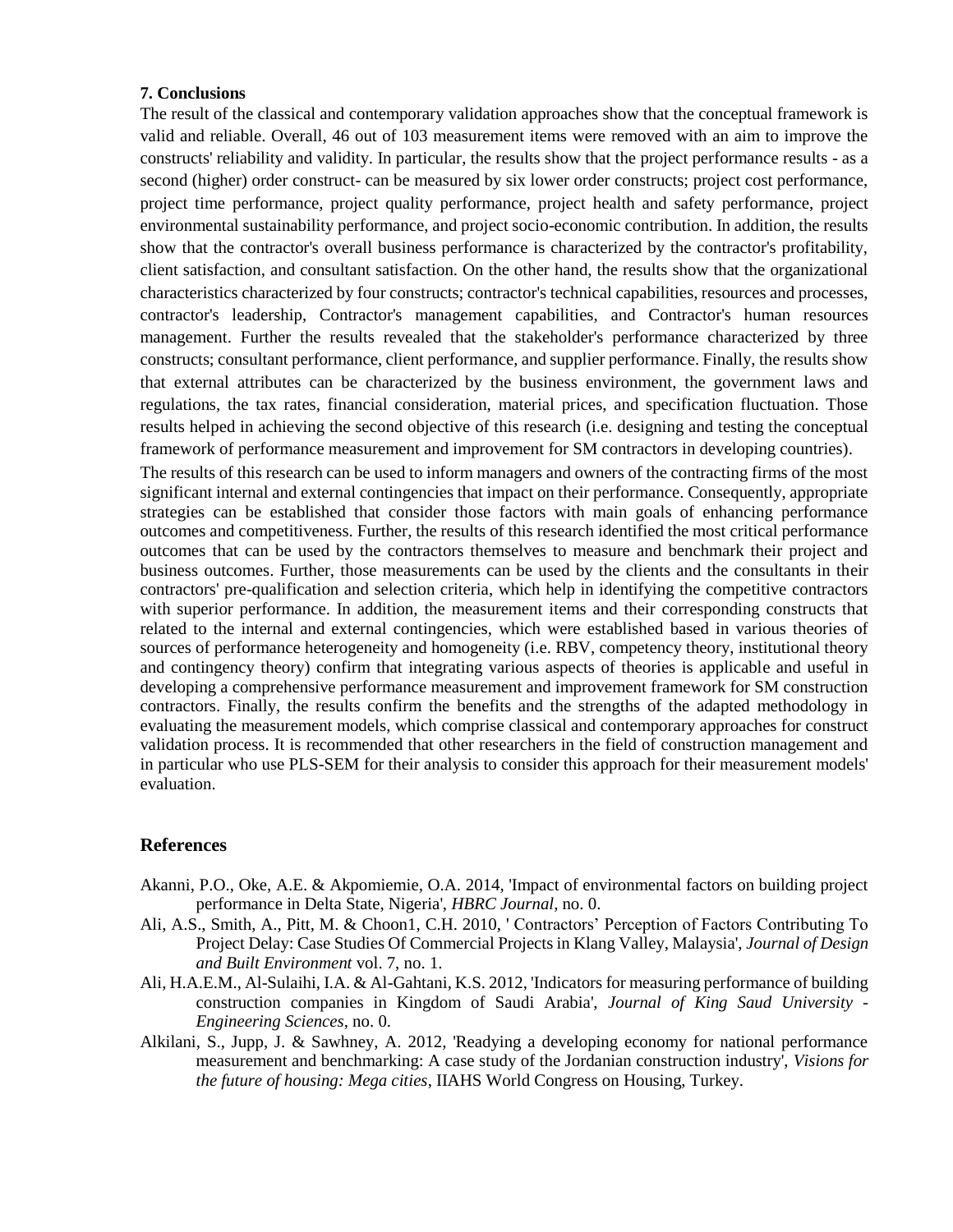- Alkilani, S.G., Kamardeen, I., Jupp, J.R. & Sawhney, A. 2015, 'Key performance indicators for construction contractors in developing countries: a case study of Jordan', *COBRA-AUBEA Joint International Conference*, Royal Institution of Chartered Surveyors. RICS, UTS, Sydney, Australia.
- Anderson, J.C. & Gerbing, D.W. 1988, 'Structural equation modeling in practice: A review and recommended two-step approach', *Psychological Bulletin*, vol. 103, no. 3, pp. 411-23.
- Arazi Bin Idrus & Sodangi, M. 2010, 'Framework for Evaluating Quality Performance of Contractors in Nigeria', *International Journal of Civil & Environmental Engineering*, vol. 10, no. 1, pp. 34-9.
- Barney, J. 1991, 'Firm resources and sustained competitive advantage', *Journal of management*, vol. 17, no. 1, pp. 99-120.
- Basheka, B.C. & Tumutegyereize, M. 2012, 'Measuring the performance of contractors in government construction projects in developing countries: Uganda's context', *African Journal of Business Management*, vol. 6, no. 32.
- Bassioni, H.A., Price, A.D.F. & Hassan, T.M. 2005, 'Building a conceptual framework for measuring business performance in construction: an empirical evaluation', *Construction Management & Economics*, vol. 23, no. 5, pp. 495-507.
- Becker, J.-M., Klein, K. & Wetzels, M. 2012, 'Hierarchical Latent Variable Models in PLS-SEM: Guidelines for Using Reflective-Formative Type Models', *Long Range Planning*, vol. 45, no. 5–6, pp. 359-94.
- Cattell, R.B. 1966, 'The Scree Test For The Number Of Factors', *Multivariate Behavioral Research*, vol. 1, no. 2, pp. 245-76.
- Chin, W. 2010, 'How to Write Up and Report PLS Analyses', in V. Esposito Vinzi, W.W. Chin, J. Henseler & H. Wang (eds), *Handbook of Partial Least Squares*, Springer Berlin Heidelberg, pp. 655-90.
- Chin, W.W. 1998, 'The partial least squares approach to structural equation modeling', *Modern methods for business research*, vol. 295, no. 2, pp. 295-336.
- Comrey, A.L. 1973, *A first course in factor analysis*, New York, Academic Press, New York.

ConstructingExcellence 2009, 'KPIs Zone', Constructing Excellence Limited, trading as Constructing Excellence in the Built Environment.

- Demirci. G, Ayar. B, Kivrak. S & G, A. 2009, 'Contractor Selection in the Housing Sector Using the Simple Multi-Attribute Rating Technique', paper presented to the *International Symposium on Advancement in Construction Management and Real Estate CRIOCM*, Hong Kong
- Dimaggio, P.J. & Powell, W.W. 1983, 'The iron cage revisited: Institutional isomorphism and collective rationality in organizational fields', *American Sociological Review*, vol. 48, no. 2, pp. 147-60.
- Dlungwana, D. & Rwelamila, P. 2002, 'THE Role oF Performence Assessment Tools in Improving Contractor Performence in Developing Countries', *1st CIB-W107 International conference. Creating a Sustainable Construction Industry in Developing Countries.* , Stellenbosch,South Africa.
- Dlungwana, W.S. & Rwelamila, P.D. 2005, 'Contractor Development Models that Meet the Challenges of Globalisation - A Case for Developing Management Capability of Local Contractors', paper presented to the *Sustainable Building Conference*, Tokyo.

Donaldson, L. 2001, *The contingency theory of organizations*, Sage Publications, Thousand Oaks, Calif.

- EFQM 2014, *The European Foundation for Quality Management: Our History*, viewed 24/5/2014 2014, [<http://www.efqm.org/about-us/our-history>.](http://www.efqm.org/about-us/our-history%3e)
- Fornell, C. & Larcker, D.F. 1981, 'Evaluating Structural Equation Models with Unobservable Variables and Measurement Error', *Journal of Marketing Research (JMR)*, vol. 18, no. 1, pp. 39-50.
- Hair, J.F. 1998a, *Multivariate data analysis*, 5th edn, Prentice Hall, Upper Saddle River, N.J.
- Hair, J.F. 1998b, *Multivariate data analysis*, 5th ed. edn, Upper Saddle River, N.J. : Prentice-Hall International, Upper Saddle River, N.J.
- Hair, J.F., Hult, G.T.M., Ringle, C. & Sarstedt, M. 2013, *A primer on partial least squares structural equation modeling (PLS-SEM)*, Sage Publications.